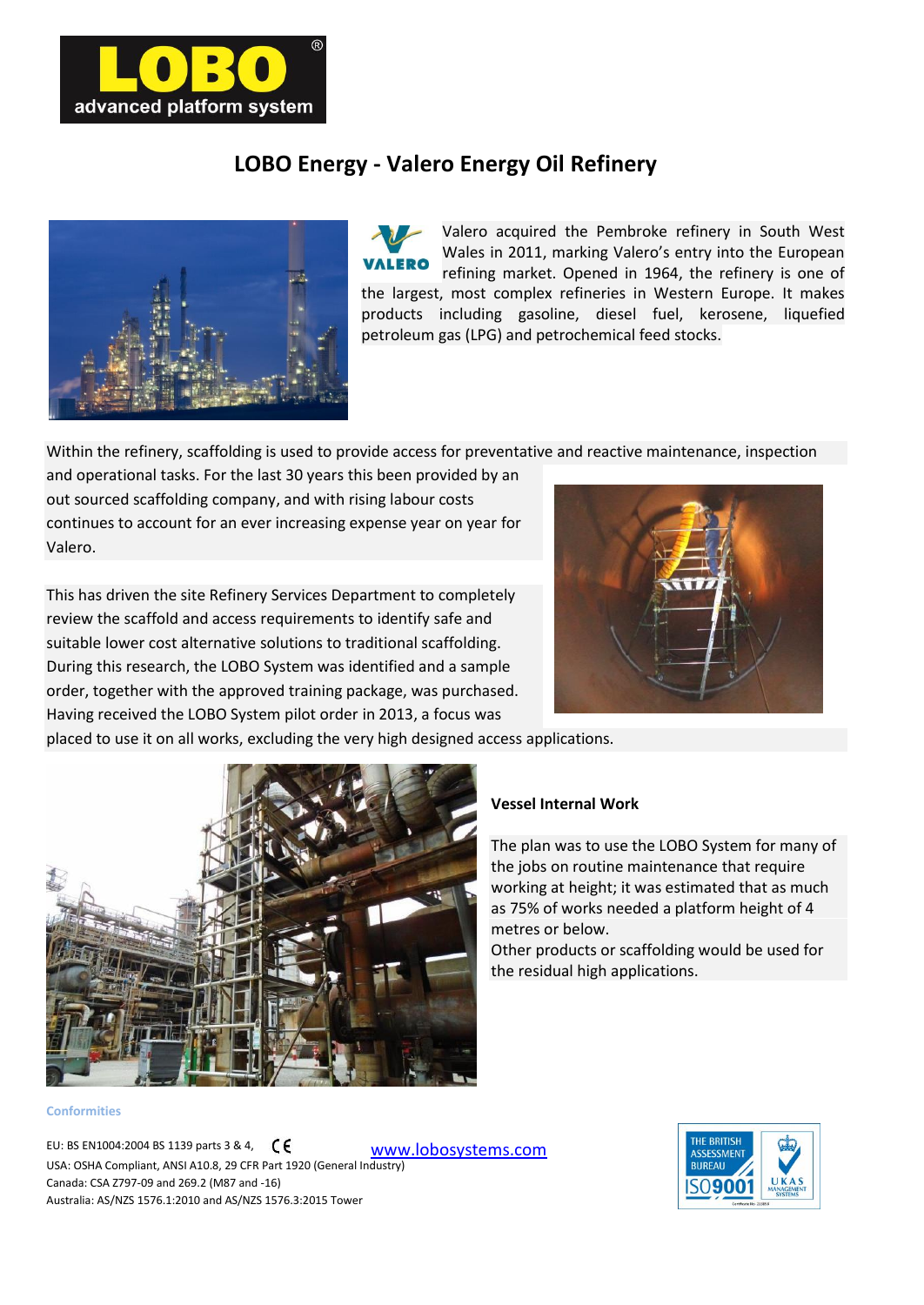

## **Routine Maintenance Access**

The LOBO System can be assembled without the use of any tools in minutes, safely and to any shape or size and is not reliant on the scaffolding company to return and remove the systems after the maintenance task has been completed, which can increase hire costs. Valero continues to use a number of different access systems for maintenance around the Pembroke Refinery site. Scaffolding costs alone at Pembroke, are in the region of £300k a month and Valero has identified significant benefits in deploying the LOBO System since they first purchased in 2013.



## **Conclusion - Cost Saving**

In 2014 the LOBO System was used for around 8% of the applications, this increased to 15% by 2015 and it is expected to rise to more than 20% in 2016.

| <b>Annual Scaffolding</b><br>Spend £3,600,000 | <b>Percentage of Jobs</b><br><b>Performed by LOBO</b> | <b>Annual Spend On</b><br><b>LOBO</b> | <b>Annual Saving</b> |
|-----------------------------------------------|-------------------------------------------------------|---------------------------------------|----------------------|
| 2014 Actual                                   | 8%                                                    | £170,000                              | £288,000             |
| <b>2015 Actual</b>                            | <b>15%</b>                                            | £30,000                               | £540,000             |
| 2016 Actual                                   | <b>20%</b>                                            | £ 23,000                              | £720,000             |
| 2017 Actual                                   | 25%                                                   | £43,000                               | £900,000             |
| 2018 Actual                                   | <b>30%</b>                                            | £31,000                               | £1,080,000           |
|                                               | <b>TOTAL 5 YEAR SPEND</b><br><b>SAVING</b>            | £297,000                              | £3,528,000           |

**Official figures approved by Valero Energy, Pembroke UK, total spend on LOBO Systems around £223,000-00**

As can be seen by the figures, well over £1,500,000 of scaffolding costs were saved in the 3 year period from 2014



**Conformities**

to 2016. If the increase in usage happens as it is expected to, over £3,500,000 will be saved in the 5 year period to 2018. Significant cost savings have been made at the refinery in terms of labour cost and also in the reduction of maintenance down time.

In house maintenance crews can assemble the system quickly and safely around, under or above plant, even in restricted areas. Maintenance tasks can be better controlled and out sourced scaffolding labour costs can be significantly reduced without

[www.lobosystems.com](http://www.lobosystems.com/) EU: BS EN1004:2004 BS 1139 parts 3 & 4,  $\zeta \xi$ USA: OSHA Compliant, ANSI A10.8, 29 CFR Part 1920 (General Industry) Canada: CSA Z797-09 and 269.2 (M87 and -16) Australia: AS/NZS 1576.1:2010 and AS/NZS 1576.3:2015 Tower